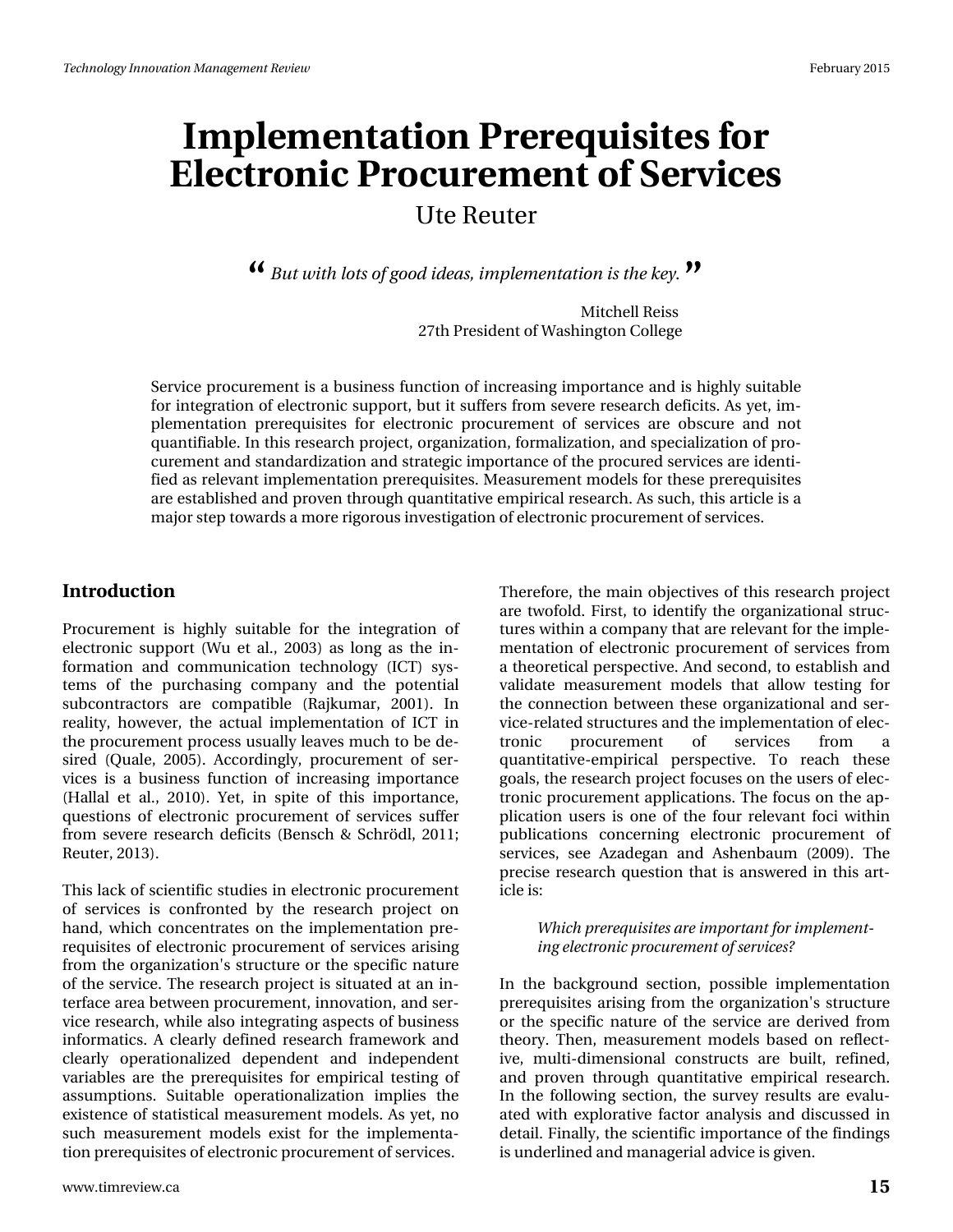*Ute Reuter*

### **Background**

To truly understand how a company is functioning, intimate knowledge of organizational processes is crucial (Levitas & Chi, 2002). Access to external resources has a direct influence on strategic decision making within a company (Gilbert, 2005) – this holds true with procurement given that the resources of the purchasing company and the external resources from subcontractors and intermediaries are vital for the whole procurement business. However, cross-company resource requirements often conflict with internal needs. Hence, relational aspects are important. Reuter (2013) offers insights into electronic procurement of services from a relational resource-based perspective, which in this case depicts the integration of the relational view (Dyer & Singh, 1998) into the resource-based view (Lavie, 2004). This line of theory integration is apt because purchasing and supply management research is, at the moment, unable to provide insights into the management of subcontractors as external resources (van Weele & van Raaij, 2014).

The company-specific organizational structure directly influences the scale and scope of innovative action within a company and has a strong influence on the implementation itself and on the extent of application of electronic procurement tools (Reuter, 2013). Organizational structures influence capabilities, motivation, orientation, and attitude of employees. A firm's sustainable competitive advantage depends on its organizational capital. Organizational capital consists of different structural dimensions. Centralization, formalization and specialization are very important in this context (Jansen et al., 2006).

Their importance leads to the first three possibly relevant implementation prerequisites, which are described in the subsections that follow.

#### *Implementation prerequisite 1: Centralized organization of strategic procurement*

Many companies organize procurement in a centralized, specific procurement department (Axelsson & Wynstra, 2002). The employees' direct influence on strategic procurement leads to easier implementation of new ideas and enhances the innovation potential in procurement. Learning effects become apparent, especially in the implementation of new technologies and software solutions. From a financial perspective, centralization is beneficial as well. Centralized procurement improves the bargaining position of the firm. Demand bundling allows better procurement conditions in gen-

#### *Implementation prerequisite 2: Formalization of procurement*

Employees do their work in accordance with the roles ascribed to them (Hage & Aiken, 1967). Organizational learning and sustainable development both depend on tasks, rules, methods, and orders that are put into writing (Child, 1972). The more specific a certain task – such as electronic procurement of services – the easier it can be unambiguously described. Task specifity is the very basis of role description and increases the formalization potential of rules. To abide by these formalized rules is vital for the viability and operability of a company (Hage & Aiken, 1967). Unclear descriptions lead to confusion and disarray, which in turn, give rise to role ambiguity. In a formalized organizational structure, each employee knows what to do; this clarity simplifies decision making (Sine et al., 2006) and organizational learning.

#### *Implementation prerequisite 3: Specialization of procurement*

Organizations learn from the experiences their employees have made in former electronic procurement assignments. Especially in electronic procurement of services, specialization of employees is crucial for the efficiency of the procurement process as the knowledge basis expands and the number of specialists rises. A high number of procurement department employees, who are specialists in electronic procurement of services, raises the importance of electronic procurement of services within this firm (Reuter, 2013).

Constitutive characteristics of services can lead to notable differences in the implementation of electronic procurement of material and services. Procurement of services needs more information on the services to be procured than procurement of material. The consideration of service-related aspects is a major success factor in procuring services (Large & König, 2009). Therefore, the next two possibly relevant implementation prerequisites are identified, as described in the subsections that follow.

*Implementation prerequisite 4: Standardization of services* The degree of standardization of services determines whether the services-to-be-procured can be adequately compared with each other. In spite of numerous examples of service standardization efforts, efficient, practically relevant approaches were not to be seen in the past and are still rare now (Reuter, 2013). If a service is standardized already, its degree of standardization can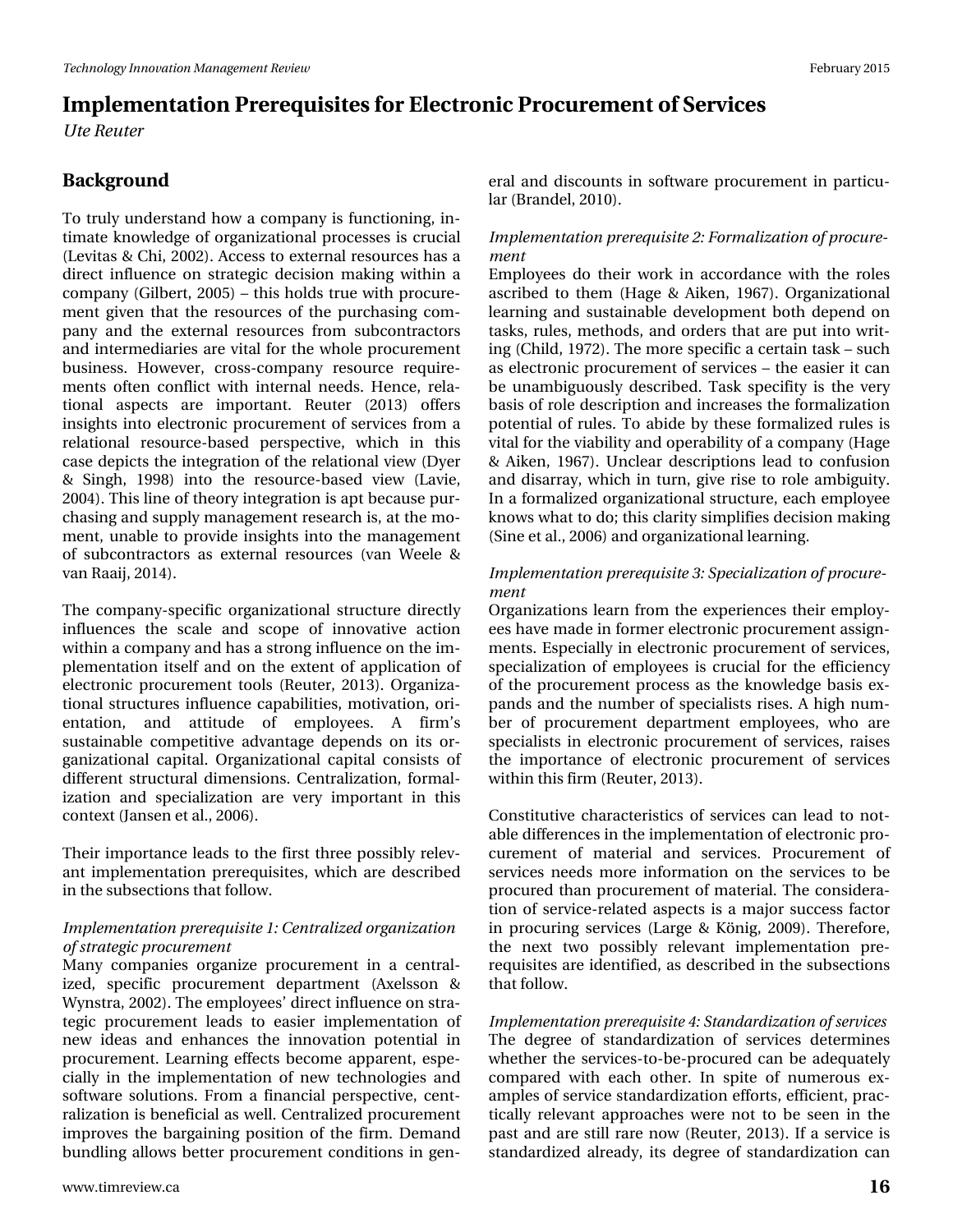*Ute Reuter*

be identified. A highly standardized service can be procured electronically without further amendments. In this case, the respective service can be easily described. The risk of potential inefficiencies caused by inadequate description of services is minimal in this case (Ancarani & Capaldo, 2005).

If a service is not yet standardized, information about its standardization potential is sought after. A service with a high standardization potential can be easily described and can then be purchased electronically. To decide which service has a high standardization potential, the employees have to be very familiar with the services. Otherwise, misunderstandings are inevitable. In the worst case, such a misreading can result in the procurement of services that do not meet the quality standards of the procuring company. Or, the company who wins the bid (in case of an electronic auction) is not prepared to produce the offered services in the relevant time-frame because time-consuming adjustments become necessary (Reuter, 2013).

#### *Implementation prerequisite 5: Strategic importance of services*

The constitutive characteristics of services determine the degree of strategic importance of the services in question (Daub, 2009). The higher the strategic import-

ance of a certain service, the lower seems the incentive to procure this self-same service externally. Concurrently, if the extent of external procurement of a service is low, the utilization of electronic procurement is even more improbable. The strategic importance of services (Aurich et al., 2010) seems to be another viable implementation prerequisite of electronic procurement of services.

### **Empirical Methodology**

Measurement models for the different variables were created based on reflective, multi-dimensional constructs (Figure 1). These constructs condense and summarize the relevant items. Next, the measurement models depicted in Figure 1 were refined and proven through quantitative empirical research.

The construction of the measurement models requires the operationalization of the underlying constructs. Table 1 provides an overview of the constructs in the hypotheses that represent the implementation prerequisites originating from the organizational structure and the specific nature of the service. As a rule, all indices are built from several items (Curtis & Jackson, 1962). Furthermore, all underlying items are adjusted to the context of services procurement.



#### **Figure 1.** Measurement models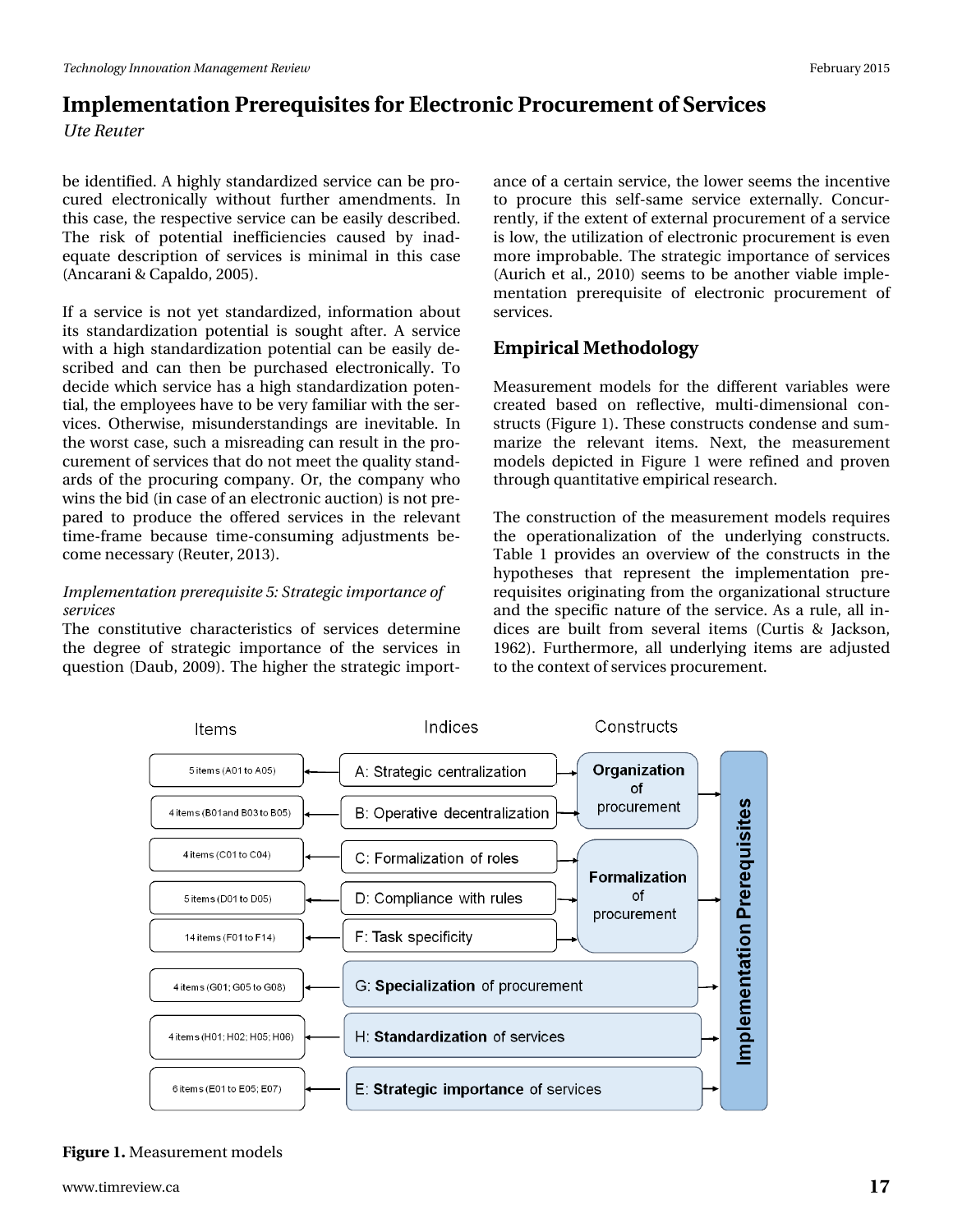# Lp sohp have what a thigh which it with the solphy of the song that we can be a solphy of he X vh#Uhx vhu

Dffruglgi#wr#Ghxwnhqv/#gh#Ux| whu/#dqg#Zhw\hov#+5339,/# dq#r qdqh#vx uyh|#lv#dv#uhddedn#dv#dq|#sr wdd#vx uyh|1# With uh/#gdwd#z dv#j dwkhuhg#r qdqh#J Inp xqg#+5333,# fkdudfwhul}hg#wkh#uhdhydqw#srsxodwlrq#dv#d#jurxs#zkrvh# s duw'f Is dqw#vk duh# r p p r qddwlhv#wk dw#duh#uhdnydqw#ru#d# f huvdlq#wdwwwfddh{dplqdwlrq#Lq#wklv#dvh/#wkh#uhdnydqw# sr sxodwr q#z dv#wk h#jurxs#ri#doo#idflolw|#p dqdj hp hqw# whuy if h#s uryight w#q#J hup dq|1#Wkh#h{dfw#qxpehu#i#sdu0 wflsdqw#q#wklv#urxs#frxoq#qrw#eh#ghwhuplqhg1#Wkhuh0 ir uh/#d#udggrp #vdp soh#z dv#gudz g# urp #vhyhudo#vrx uf hv# Doc#q#doc#4/37;# dflolw|#pdqdjhphqw#rpsdqlhv#lq#Jhu0 p dq|#z huh#lghqwilhg#dv#uhdhydqw#p hp ehuv#ri#wkh#udq0 grp#vdpsdn1

Gxulqj#d#vxuyh|/#wkh#uhvhdufkhu#kdv#qr#rssruwxqlw|#wr# lqwhuyhqht#Nkhuhiruh/#wkh#ghvljq#ri#wkh#xhvwlrqqdluh#v# kljkoj#psruwdqw#dqg#wkh#h{dfw#phdqlqj#ri#lwhpv#lv#h{0 whp hd #uhdhydqw#q#wkh#ghyhorsp hqw#ri#p hdvxuhp hqw# p r gho/#K hqf h/#d#suhdp lqdu #xxuyh| #z dv# duulhg# xw#q# rughu#wr#uxdn#rxw#dq|#plvxqghuwdqglqj#dqg#dpeljxlw|# +Ur vvlvhu/#5335,1#Dv#d#uhvxow#vhyhudo#lvhp v#z huh#uhsk0 udvhg#dqg#wkh#ohqjwk#ri#wkh#txhvwlrqqdluh#zdv#uhgxfhg# fr gvighuded 1

Wole ch#1 #Rshudwirgdol } dwirg#i#frgwuxfw

Wikh#rqdqh#vxuyh|#lwhoi#wrrn#sodfh#lq#Pd|#dqg#Nxtqh# 5344#xvlqj#wkh#Xqlsdun#HlV#vxuyh|#wrro#+xqlsdunfrp,# Wikh#ryhudoc#uhvsrqvh#udvh#zdv#4518(#4464#rpsdqlhv,/# z klfk#v#dq#dyhudjh/#exw#wwloo#phdqlqjixo#uhvsrqvh#udwh# +U1/ghuwhlq/#533<,#lq#whup v#ri#wkh#uhsuhvhqwdwlylw|#ri# wk h# dwk huhg#gdwd#Dup wwr qj # #Ryhuwr q/#4<::,1

Wikh#dqddylv#frqwuroong#fru#frpsdq|#vl}h#HKdoodd#hw#dd/# 5343,/#frpsdq|#djh#HDInhq#)#Kdjh/#4<9;,/#dqg#vl}h#ri# wkh#surfxuhphqw#ghsduwphqw#+Mdqvhq#hw#do1/#5339,1# Qrqh#i#wkhvh#frqwurc#yduldeohv#kdg#d#vljqlilfdqw#qiox0 hqf h#q#sduwf xodu#dqvz huv1

Hydox dw'r g#dgg#Glvf x wlr g#i#Vx uyh|#Uhvx ow

Wkh#ydolglw|#ri#Uniohfwlyh#phwulfv#lv#h{wuhpho|#lpsruw0 dqw#lq#fruuhodwlrq#uhvhdufk#D#yddg#phwulf#phdvxuhv# z kdw#w#v#qwhqqhg#w #p hdvxuh#Hlhog/#5344,#dqg#v#vlwx0 dwhg#zlwklq#wkh#vxerhfw#duhd#ri#wkh#uhdhydqw#frqvwuxfw# +Frp ev#nw#do1/#5338,14Nkh#lwhp v#wkdw#ehvv#uhidnfw#h{lw0 lqj#fruuhodwlrqv#duh#lghqwlilhg#zlwk#h{sorudwlyh#idfwru# dqdd vlv1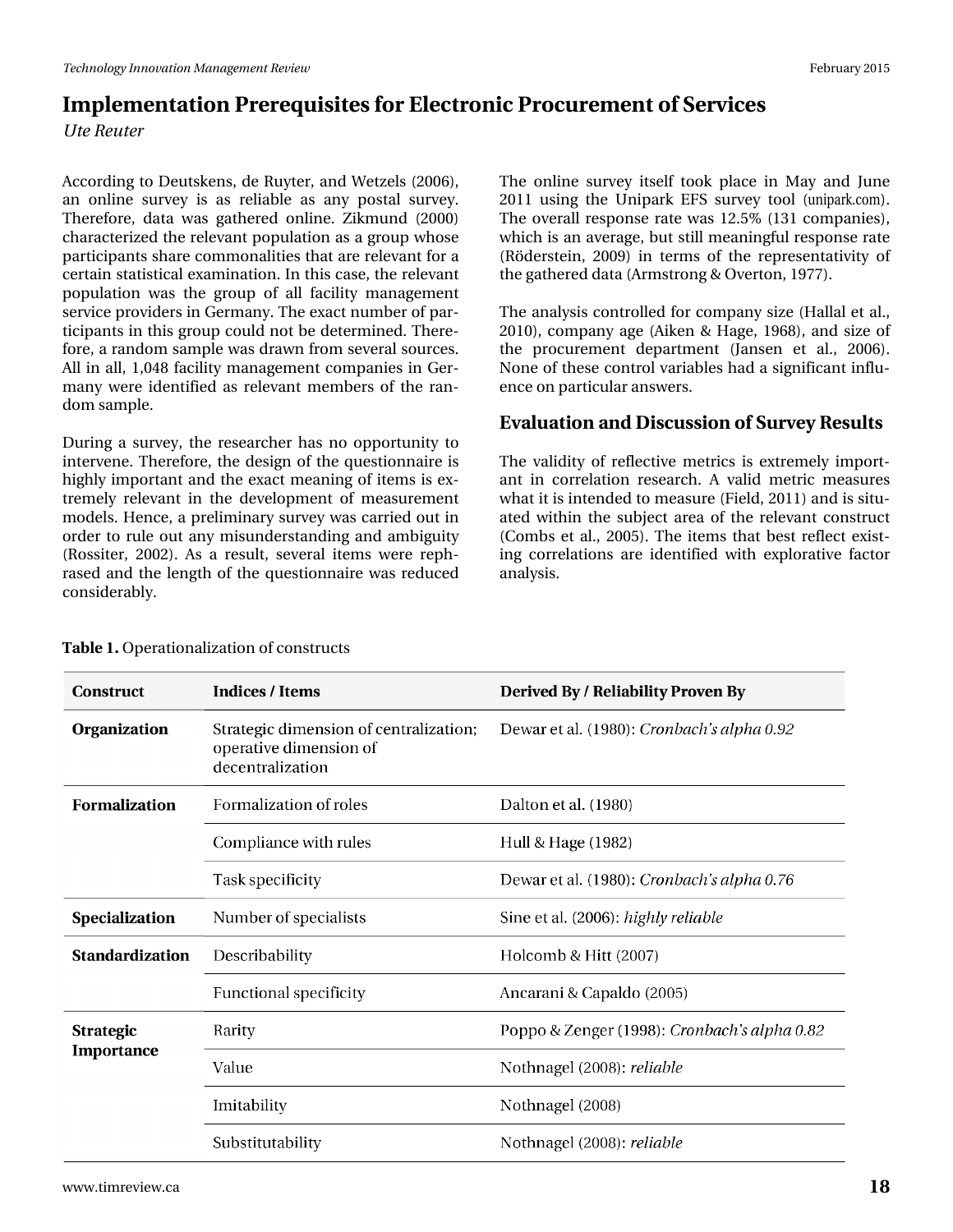*Ute Reuter*

Explorative factor analysis is applicable if more than 100 questionnaires are analysed (Hair et al., 2010) and at least four items are used to build a construct (O'Leary-Kelly & Vokurka, 1998). Furthermore, the existence of correlations between items is another utilization requirement. According to Field (2011), Pearson's *r* has to be at least 0.3. In the current research, all three of these basic requirements are fulfilled for the items in question. Therefore, explorative factor analysis is applicable to assess the relevance of the proposed constructs.

There are two different methods of explorative factor analysis: main axis and main component. The goal of this research project was to reduce data but to conserve most of the variables variance; hence, the main component method (Hair et al., 2010) was used. In a first step, the number of relevant components was derived with a scree test (Field, 2011). Most of the variables could be described through one single component. For those that could not, factor rotation was used (Reuter, 2013). Furthermore, the items' factor loading was taken into account. According to Hair and colleagues (2010), factor loading has to be at least 0.5, if 120 to 149 questionnaires are considered. Therefore, nine items with factor loadings below 0.5 were eliminated from the analysis.

In a second step, factor analysis was run again with the remaining items only. Factor loadings showed that all items loaded highly on the respective factors: the results were all above 0.5. In the literature, the interpretation of extracted communalities is inconsistent. Field (2011) labelled extracted communalities of less than 0.5 as not acceptable. However, he also indicated that it is up to the researcher whether extracted communality or factor loading is used as decision criterion. Hence, most of the items exhibit high enough factor loading and high enough extracted communality to qualify as relevant. Eight items are relevant for their factor loading alone. The factor loadings and extracted communalities in question are displayed in Table 2.

Table 3 gives an overview of the second circuit of explorative factor analysis and its results. The highly significant results of the Bartlett test show that multicollinearity is evident for all tested items. Furthermore, the suitability of the random sample was tested using the Kaiser-Meyer-Olkin (KMO) criterion (Hair et al., 2010). According to Field (2011), results greater than 0.5 are acceptable. A look at the information in Table 3 (column: Suitability of the Random Sample) shows that the random sample is highly suitable to test the importance of the proposed constructs.

| Construct /<br><b>Sub-Construct</b> | Item             | <b>Extracted</b><br><b>Communalities</b> | Factor<br>Loading |  |
|-------------------------------------|------------------|------------------------------------------|-------------------|--|
|                                     |                  |                                          |                   |  |
| A: Strategic<br>centralization of   | A01<br>A02       | 0.914<br>0.875                           | 0.956             |  |
|                                     | A03              | 0.847                                    | 0.935             |  |
| procurement                         | A04              | 0.915                                    | 0.920<br>0.957    |  |
|                                     | A05              | 0.624                                    | 0.790             |  |
|                                     |                  |                                          |                   |  |
| <b>B: Operative</b>                 | <b>B01</b>       | 0.310                                    | 0.557             |  |
| decentralization of                 | <b>B03</b>       | 0.812                                    | 0.901             |  |
| procurement                         | <b>B04</b>       | 0.590                                    | 0.768             |  |
|                                     | <b>B05</b>       | 0.749                                    | 0.865             |  |
| C: Formalization of                 | C <sub>01</sub>  | 0.785                                    | 0.886             |  |
| roles of                            | C <sub>02</sub>  | 0.825                                    | 0.908             |  |
| procurement                         | C <sub>03</sub>  | 0.804                                    | 0.896             |  |
|                                     | C <sub>04</sub>  | 0.266                                    | 0.515             |  |
| D: Compliance with                  | D <sub>0</sub> 1 | 0.758                                    | 0.871             |  |
| rules of                            | D <sub>0</sub> 2 | 0.468                                    | 0.684             |  |
| procurement                         | D <sub>03</sub>  | 0.650                                    | 0.807             |  |
|                                     | D <sub>04</sub>  | 0.645                                    | 0.803             |  |
|                                     | D <sub>05</sub>  | 0.734                                    | 0.857             |  |
| E: Strategic                        | <b>E01</b>       | 0.439                                    | 0.663             |  |
| importance of                       | E02              | 0.381                                    | 0.617             |  |
| procured services                   | E <sub>03</sub>  | 0.690                                    | 0.831             |  |
|                                     | E <sub>04</sub>  | 0.641                                    | $_{0.801}$        |  |
|                                     | <b>E05</b>       | 0.374                                    | 0.612             |  |
|                                     | E <sub>07</sub>  | 0.653                                    | 0.808             |  |
| F: Task specificity                 | F01              | 0.594                                    | 0.771             |  |
| of procurement                      | F <sub>02</sub>  | 0.653                                    | 0.808             |  |
|                                     | F <sub>03</sub>  | 0.734                                    | 0.856             |  |
|                                     | F04              | 0.740                                    | 0.860             |  |
|                                     | F <sub>05</sub>  | 0.518                                    | 0.720             |  |
|                                     | F <sub>06</sub>  | 0.762                                    | 0.873             |  |
|                                     | F07              | 0.768                                    | 0.876             |  |
|                                     | F <sub>08</sub>  | 0.748                                    | 0.865             |  |
|                                     | F <sub>09</sub>  | 0.801                                    | 0.895             |  |
|                                     | F10              | 0.612                                    | 0.783             |  |
|                                     | F11              | 0.797                                    | 0.893             |  |
|                                     | F12              | 0.771                                    | 0.878             |  |
|                                     | F13              | 0.661                                    | 0.813             |  |
|                                     | F14              | 0.588                                    | 0.767             |  |
| G: Specialization of                | G <sub>0</sub> 1 | 0.487                                    | 0.698             |  |
| procurement                         | G05              | 0.488                                    | 0.698             |  |
|                                     | G <sub>06</sub>  | 0.708                                    | 0.841             |  |
|                                     | $G_{07}$         | 0.756                                    | 0.869             |  |
| H: Standardization                  | H <sub>01</sub>  | 0.806                                    | 0.898             |  |
| of procured                         | H <sub>0</sub> 2 | 0.781                                    | 0.884             |  |
| services                            | H <sub>05</sub>  | 0.745                                    | 0.863             |  |

H<sub>06</sub>

0.699

**Table 2.** Extracted communalities and factor loadings

0.836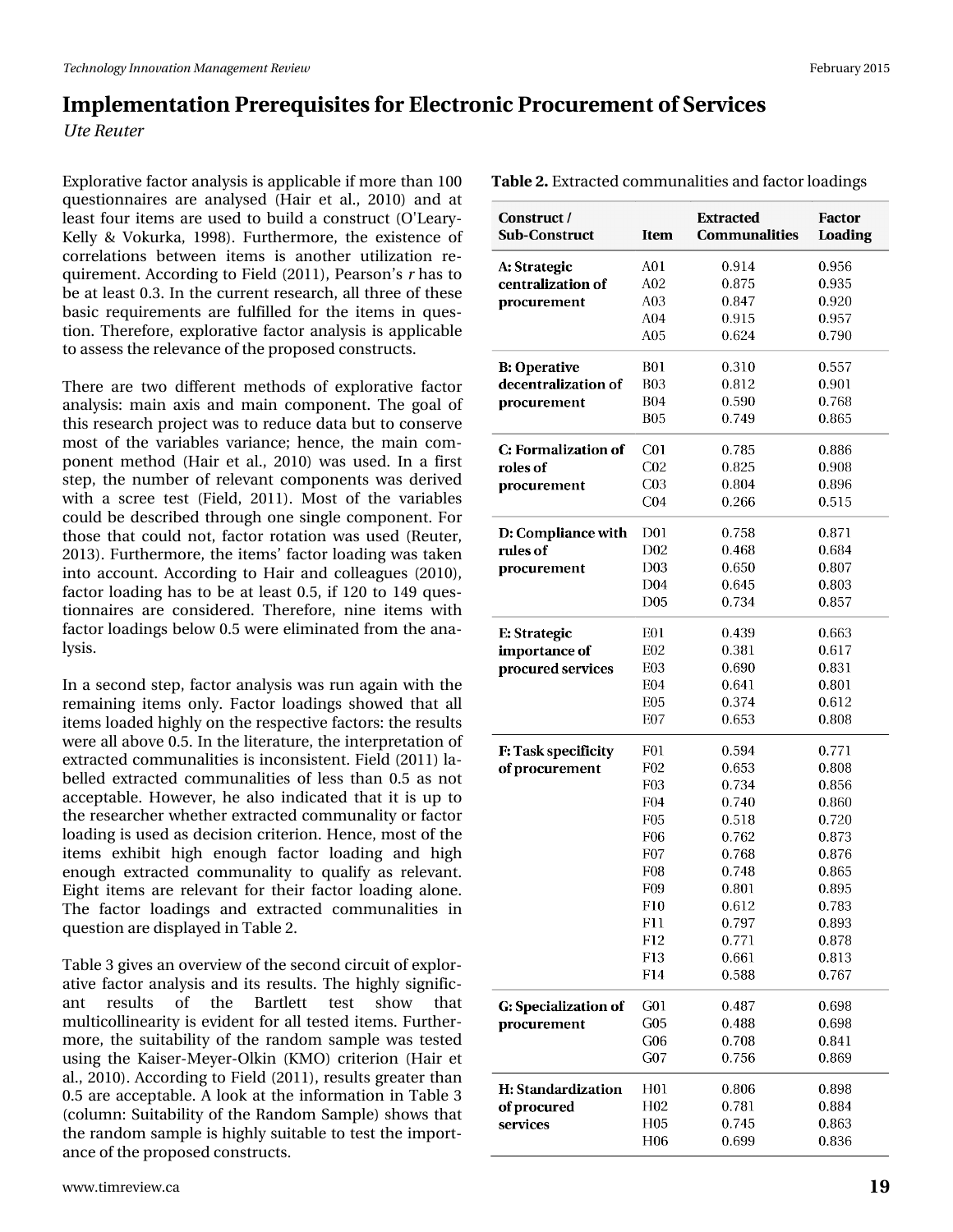*Ute Reuter*

Furthermore, the reliability of the measurement models was tested. Cronbach's alpha was used to illustrate the reliability of the constructs. Following Nunnally and Bernstein (2008), the results for Cronbach's alpha are considered to be acceptable if higher than 0.6. As all results were considerably higher than this threshold; all (sub-) constructs were proven to be reliable. The results for both the multi-dimensional and the single-dimensional constructs are displayed in Table 3.

Regarding the implementation prerequisites originating from the organizational structure, the construct of organization of procurement features an average suitability of the random sample of 0.752 (KMO criterion) and explains an average of 72.496% of the existing variance. Cronbach's alpha ranged between 0.755 and 0.950, which is very high. Thus, the results of explorative factor analysis show that organization of procurement is important for the implementation of electronic procurement of services.

As a construct, formalization of procurement, exhibits an average suitability of 0.843 (KMO criterion). An average of 67.237% of the existing variance can be explained with the respective construct. The results for Cronbach's alpha range between 0.819 and 0.966. Both results are even stronger than the above-mentioned results. Hence, formalization of procurement is important in measuring the implementation prerequisites arising from the organizational structure, and so is specialization of procurement.

In what concerns the service-related implementation prerequisites, the results for standardization of procured services clearly indicate the importance of the implementation of electronic procurement of services. A small question remains regarding the strategic importance of procured services: with only 52.9% of the variance explained by the strategic importance of the procured services, it is by far the weakest of the implementation prerequisites examined.

In summary, explorative factor analysis showed that the theoretically derived measurement constructs were highly suitable for depicting the implementation prerequisites of electronic procurement of services. The partitioning into implementation prerequisites arising from the organizational structure and the nature of the service proves to be justified as well.

### **Conclusion and Managerial Implications**

There are two different forms of prerequisites influencing electronic procurement of services. First, there are implementation prerequisites arising from the organization structure: organization, formalization, and specialization of service procurement. Second, there is the service-related perspective, which includes the degree of standardization and the strategic importance of the procured services.

Through this research, these five different prerequisites were transformed into constructs and measurement

| Origin of<br>Implementation<br><b>Prerequisites</b> | <b>Construct</b>                             | <b>Sub-Construct</b>          | <b>Explained</b><br>Variance (%) | Suitability of the<br><b>Random Sample</b><br>(KMO Criterion) | Cronbach's<br>Alpha | <b>Significance</b><br>(Bartlett) |
|-----------------------------------------------------|----------------------------------------------|-------------------------------|----------------------------------|---------------------------------------------------------------|---------------------|-----------------------------------|
| <b>Organizational</b><br><b>Structure</b>           | Organization of<br>procurement               | A: Strategic centralization   | 83.483                           | 0.829                                                         | 0.950               | 0.000                             |
|                                                     |                                              | B: Operative decentralization | 61.510                           | 0.675                                                         | 0.755               | 0.000                             |
|                                                     | Formalization of<br>procurement              | C: Formalization of roles     | 66.981                           | 0.779                                                         | 0.819               | 0.000                             |
|                                                     |                                              | D: Compliance with rules      | 65.119                           | 0.815                                                         | 0.865               | 0.000                             |
|                                                     |                                              | F: Task specificity           | 69.612                           | 0.934                                                         | 0.966               | 0.000                             |
|                                                     | G: Specialization of procurement             |                               | 63.631                           | 0.802                                                         | 0.847               | 0.000                             |
| <b>Nature of Service</b>                            | H: Standardization of procured services      |                               | 75.768                           | 0.830                                                         | 0.893               | 0.000                             |
|                                                     | E: Strategic importance of procured services |                               | 52.977                           | 0.775                                                         | 0.815               | 0.000                             |

#### **Table 3.** Explorative factor analysis and results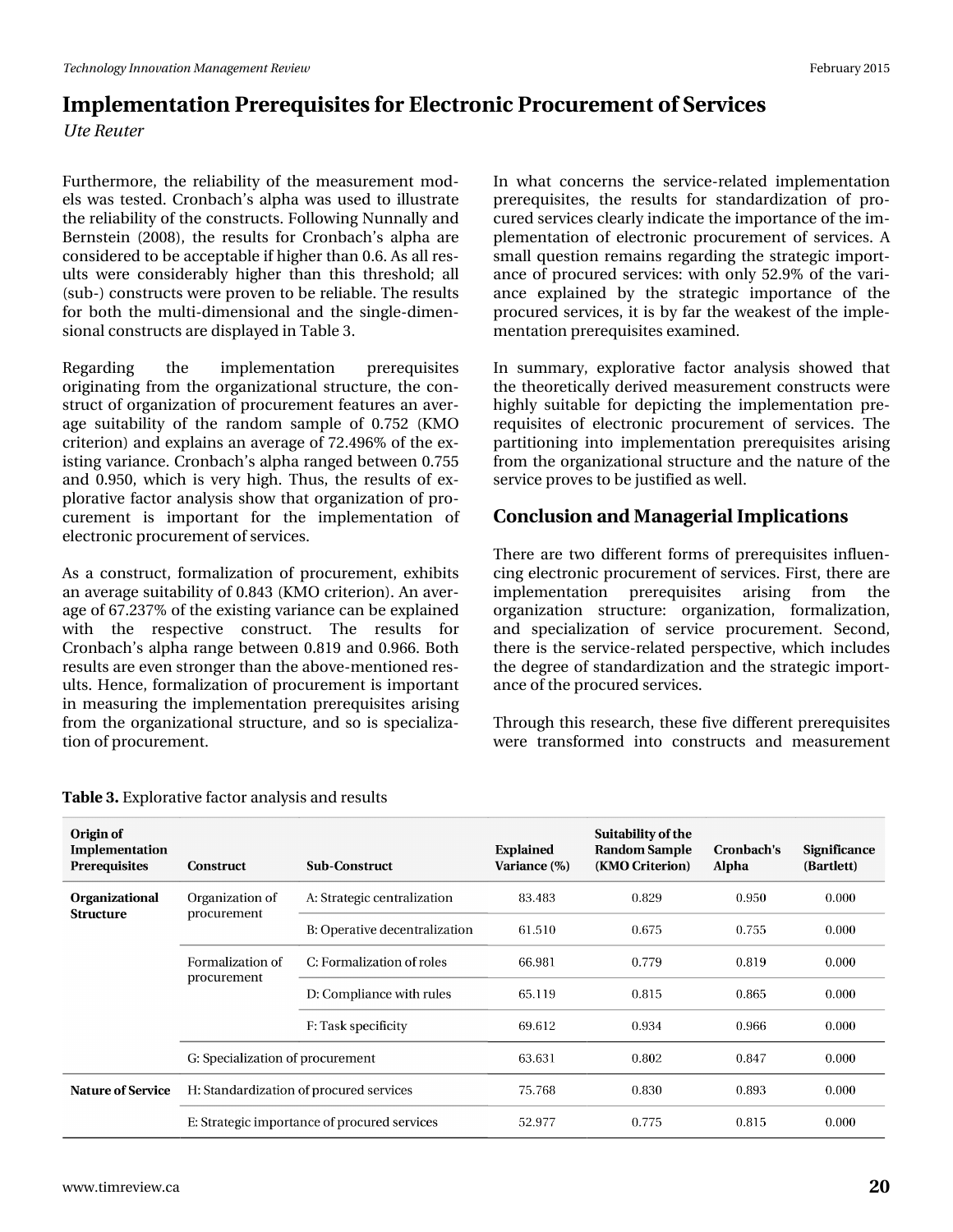*Ute Reuter*

models. Explorative factor analysis identified the items that describe the constructs. Most of the theoretically derived items easily pass the quantitative-empirical testing. The KMO criterion shows that the items are highly suitable for measuring the random sample. Cronbach's alpha values show that the constructs are highly reliable. Hence, quantitative-empirical testing underlines the importance of the theoretically derived prerequisites.

All in all, the implementation of electronic procurement solutions of services holds a lot of potential for future use in business-to-business procurement. The construction of reliable measurement models in the research area of electronic procurement of services is a major step towards a more rigorous investigation of this important topic.

Furthermore, rigorous investigation of this topic allows practitioners to take advantage of the scientific results. Already, practitioners can use the identified implementation prerequisites to adjust their organization's structure. The relevant managerial implications are as follows:

- 1. Examine the organization of procurement within the company and centralize strategic procurement, leaving operative procurement decentralized.
- 2. Formalize procurement processes in order to render them describable and more easily sought after electronically.
- 3. Make use of or train employees specialized in electronic procurement of services. With the outlined organizational adjustments, electronic procurement of services will become much easier to handle.

The service-related implementation prerequisites can be useful when new service procurement requirements arise. For example, strategically important services should not necessarily be procured electronically, whereas highly standardized services seem a good choice for electronic procurement.

Finally, this research project has certain restrictions that should be highlighted. The measurement models were constructed with a quantitative-empirical survey within the facility management branch in Germany. This approach limits the generalizability of the research results. Therefore, the constructed measurement models should be tested again for other branches than the facility management branch and within other countries. Also, concerning the strategic importance of procured services on the usage of electronic procurement of services, the role of this implementation prerequisite should be further investigated.

### **Acknowledgements**

An earlier version of this article was presented at the 2014 Annual Conference of the European Association for Research on Services (RESER), which was held from September 11th to 13th in Helsinki, Finland. RESER is a network of research groups and individuals active in services research and policy formulation.

### **About the Author**

**Ute Reute**r is Professor of Business Economics, specializing in company management, human resource management, and organization, at VWA-University of Extra-Occupational Studies in Stuttgart, Germany. She holds a doctoral degree from Stuttgart University, Germany, and two diploma degrees: one in Business Economics from Hohenheim University, Germany, and one in Administrative Studies from the Federal University of Business Administration in Bonn, Germany. She researches in the areas of innovation, procurement, service management, digitalization, and company management and is especially interested in topics interlinking these different research areas.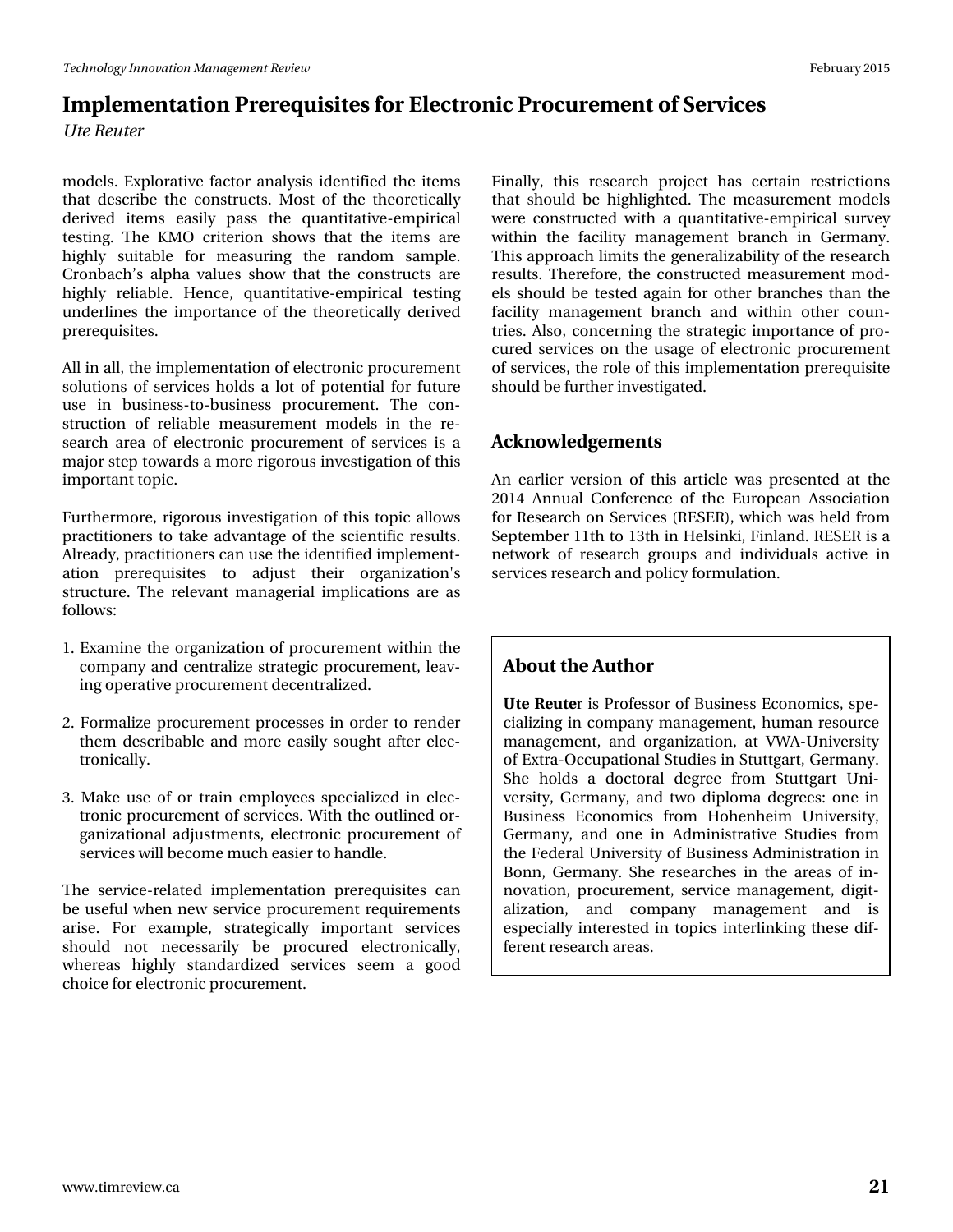*Ute Reuter*

#### **References**

Aiken, M., & Hage, J. 1968. Organizational Interdependence and Intra-Organizational Structure. *American Sociological Review,* 33(6): 912–930.

http://dx.doi.org/10.2307/2092683

- Ancarani, A., & Capaldo, G. 2005. Supporting Decision-Making Process in Facilities Management Services Procurement: A Methodological Approach. *Journal of Purchasing & Supply Management,* 11(5-6): 232–241. http://dx.doi.org/10.1016/j.pursup.2005.12.004
- Armstrong, J. S., & Overton, T. S. 1977. Estimating Nonresponse Bias in Mail Surveys. *Journal of Marketing Research,* 14(3): 396–402. http://dx.doi.org/10.2307/3150783
- Aurich, J. C., Mannweiler, C., & Schweitzer, E. 2010. How to Design and Offer Services Successfully. *CIRP Journal of Manufacturing Science and Technology,* 2(3): 136–143. http://dx.doi.org/10.1016/j.cirpj.2010.03.002
- Axelsson, B., & Wynstra, F. 2002. *Buying Business Services.* Chichester, New York: John Wiley.
- Azadegan, A., & Ashenbaum, B. 2009. E-procurement in Services: The Lagging Application of Innovation. *International Journal of Procurement Management,* 2(1): 25–40. http://dx.doi.org/10.1504/IJPM.2009.021728
- Bensch, S., & Schrödl, H. 2011. Purchasing Product-Service Bundles in Value Networks: Exploring the Role of SCORE. *ECIS Proceedings,* 19(114): 1–12.
- Brandel, M. 2010. IT Centralization is Back in Fashion. *Computerworld.* Accessed February 1, 2015: http://networkworld.com/article/2203904/data-center/itcentralization-is-back-in-fashion.html
- Child, J. 1972. Organization Structure and Strategies of Control: A Replication of the Aston Study. *Administrative Science Quarterly,* 17(2): 163–177. http://dx.doi.org/10.2307/2393951
- Combs, J. G., Russell Crook, T., & Shook, C. L. 2005. The Dimensionality of Organizational Performance and Its Implications for Strategic Management Research. In D. J. Ketchen & D. D. Bergh (Eds.), *Research Methodology in Strategy and Management,* 2: 259–286. http://dx.doi.org/10.1016/S1479-8387%2805%2902011-4
- Curtis, R. F., & Jackson, E. F. 1962. Multiple Indicators in Survey Research. *American Journal of Sociology,* 68(2): 195–204. http://www.jstor.org/stable/2774723
- Dalton, D. R., Todor, W. D., Spendolini, M. J., Fielding, G. J., & Porter, L. W. 1980. Organization Structure and Performance: A Critical Review. *Academy of Management Review,* 5(1): 49–64. http://dx.doi.org/10.5465/AMR.1980.4288881
- Daub, M. 2009. *Coordination of Service Offshoring Subsidiaries in Multinational Corporations.* Wiesbaden: Gabler.
- Deutskens, E., de Ruyter, K., & Wetzels, M. 2006. An Assessment of Equivalence Between Online and Mail Surveys in Service Research. *Journal of Service Research,* 8(4): 346–355. http://dx.doi.org/10.1177/1094670506286323
- Dewar, R. D., Whetten, D. A., & Boje, D. 1980. An Examination of the Reliability and Validity of the Aiken and Hage Scales of Centralization, Formalization, and Task Routineness. *Administrative Science Quarterly,* 25(1): 120–128. http://dx.doi.org/10.2307/2392230
- Dyer, J. H., & Singh, H. 1998. The Relational View: Cooperative Strategy and Sources of Inter-Organizational Competitive Advantage. *Academy of Management Review,* 23(4): 660–679. http://dx.doi.org/10.5465/AMR.1998.1255632
- Field, A. 2011. *Discovering Statistics Using SPSS* (3rd ed.). Los Angeles, CA: Sage.
- Gilbert, C. G. 2005. Unbundling the Structure of Inertia: Resource Versus Routine Rigidity. *Academy of Management Journal,* 48(5): 741–763. http://dx.doi.org/10.5465/AMJ.2005.18803920
- Hage, J., & Aiken, M. 1967. Relationship of Centralization to Other Structural Properties. *Administrative Science Quarterly,* 12(1):
	- 72–92. http://dx.doi.org/10.2307/2391213
- Hair, J. F., Black, W. C., Babin, B. J., & Anderson, R. E. 2010. *Multivariate Data Analysis – A Global Perspective* (7th ed.). Upper Saddle River, NJ: Pearson.
- Hallal, J., Xu, J., & Quaddus, M. 2010. E-Commerce Adoption in Small Enterprises: An Australian study. In J. Xu & M. Quaddus (Eds.), *E-Business in the 21st Century: Realities, Challenges and Outlook:* 365–393. Singapore: World Scientific.
- Holcomb, T. R., & Hitt, M. A. 2007. Toward a Model of Strategic Outsourcing. *Journal of Operations Management,* 25(2): 464–481. http://dx.doi.org/10.1016/j.jom.2006.05.003
- Hull, F., & Hage, J. 1982. Organizing for Innovation: Beyond Burns and Stalker's Organic Type. *Sociology,* 16(4): 564–577. http://dx.doi.org/10.1177/0038038582016004006
- Jansen, J. J. P., van Den Bosch, F. A. J., & Volberda, H. W. 2006. Exploratory Innovation, Exploitative Innovation, and Performance: Effects of Organizational Antecedents and Environmental Moderators. *Management Science,* 52(11): 1661–1674. http://dx.doi.org/10.1287/mnsc.1060.0576
- Large, R., & König, T. 2009. Cross-Border Business Service Buying: Results of the Empirical Analysis of Influence and Success Factors. *Stuttgart Working Paper Series in Logistics and Supply Management,* 2(2): 1–23.
- Lavie, D. 2004. *The Interconnected Firm: Evolution, Strategy and Performance.* Ann Arbor, Michigan: UMI Dissertation Services.
- Levitas, E., & Chi, T. 2002. Rethinking Rouse and Daellenbach's Rethinking. Isolating vs. Testing for Sources of Sustainable Competitive Advantage. *Strategic Management Journal,* 23: 957–962. http://dx.doi.org/10.1002/smj.255
- Nothnagel, K. 2008. *Empirical Research within Resource-Based Theory: A Meta-Analysis of the Central Propositions.* Wiesbaden, Germany: Gabler.
- Nunnally, J., & Bernstein, I. 2008. *Psychometric Theory* (3rd ed.). New York, NY: McGraw-Hill.